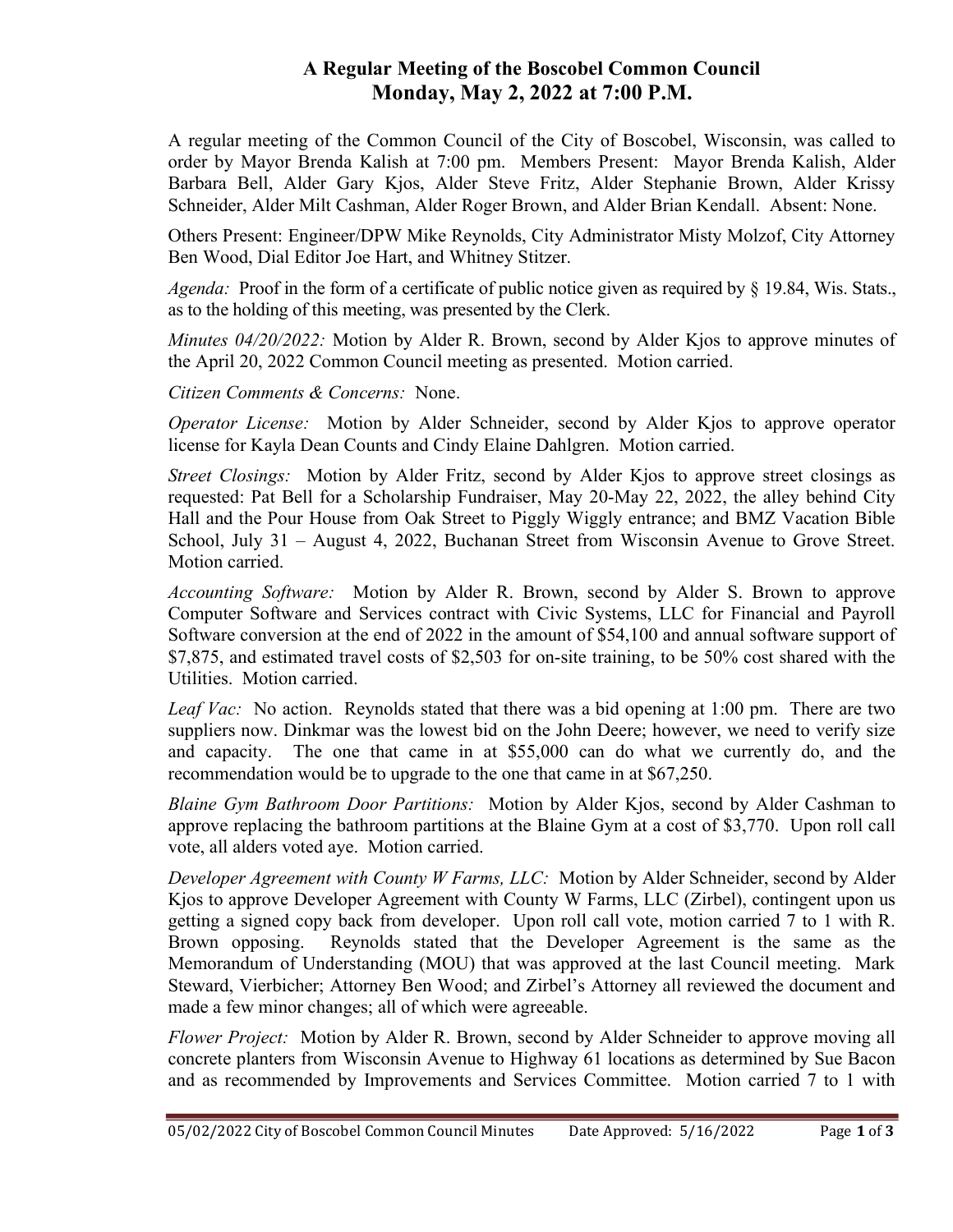Alder Cashman opposing. R. Brown stated that this will be a trial year and Sue Bacon is planning to bring some information back regarding the wrought iron look for downtown.

Golf Carts: No action. The Protection and Welfare Committee met and decided it was not in the best interest of the City to allow golf carts on City streets. They are not licensed by either the DNR or the DOT, which limits the ability to enforce any traffic laws.

Direct Sellers/City Property use: Motion by Alder R. Brown, second by Alder Kendall to approve Protection and Welfare Committee recommendation to implement a \$25/day parking fee for direct sellers using City Property to conduct business. Motion carried.

Airport Caretaker: Motion by Alder Schneider, second by Alder R. Brown to approve hiring Steve Wetter as Airport Caretaker at \$16.00 per hour, approximately 500 hours per year, no more than 900 hours per year, per Airport Commission recommendation. Motion carried.

July  $6<sup>th</sup> Meeting$ : Motion by Alder Fritz, second by Alder Cashman to approve moving the location of the July  $6<sup>th</sup>$  Common Council meeting to the Airport to allow members to attend Airport Hamburger Social. Motion carried. Molzof informed Alder Kjos and Alder Fritz that there is a conflict of meetings that night with the Fire Board and she was wondering if they could change their meeting date.

DPW Report: Reynolds reported that ASAP started putting in the new heating and cooling system today. The air handler is scheduled for next week. Fireman's Park Ball Diamond Project is about done; we are waiting on the bases and netting. The 2022 Streets Improvement Project is progressing, the water main on Center and Warah is all done, and they will be doing the services tomorrow. It won't be long until they start on Oak Street. Some issues have come up with the TAP Grant with closing the Railroad Right-of-Way at the west end of Borden Road and now we have to look at some alternatives that will cost more than what was anticipated. There has been discussion on someone purchasing additional land in the Industrial Park for storage units.

Administrator's Report: Molzof stated that the ATV Route across the WI River Bridge is not open yet, but we should hear something by the middle of this week for finalization and installation of the signage; welcome new Dial Editor Joe Hart; the Plan Commission will be meeting next Monday to go over rezoning lots in Pine Shores, discussing our sign ordinance, and a couple of other items that have come up recently. When Dennis Hampton retired, we decided to do zoning in-house for a while to see how it worked out. It is becoming more than I can handle, and I think that having General Engineering do it would be more beneficial for the City. They have people who specialize in that department, who keep up on all the law changes, and can help us update our zoning code. I would like to either have a Finance Committee meeting to discuss it further or bring a revised contract back to Council soon. Would anyone be interested in doing the Local Government 101 Training if I ordered it on a flash drive? I am working on scheduling a Dedication at Fireman's Park and am looking for people to help. Spring Clean-Up is Saturday, May  $14<sup>th</sup>$ , with the Tae Kwan Doe students picking up metal on Friday, May  $13<sup>th</sup>$ . I received the audit entries on Friday last week and am planning to do them tomorrow and getting our financials ready for the next meeting.

## Library Director's Report: None.

Police Chief's Report: McCullick's report was submitted; there were no comments or questions.

Committee Board Meetings Updates/Reports: Airport Commission will meet on May  $12<sup>th</sup>$ , Board of Public Works will meet on May  $10<sup>th</sup>$ , Board of Review – Open Book is preliminarily scheduled for June 23, 2022, Open Book is scheduled for July 7, 2022, Fire Board: July 6, 2022,